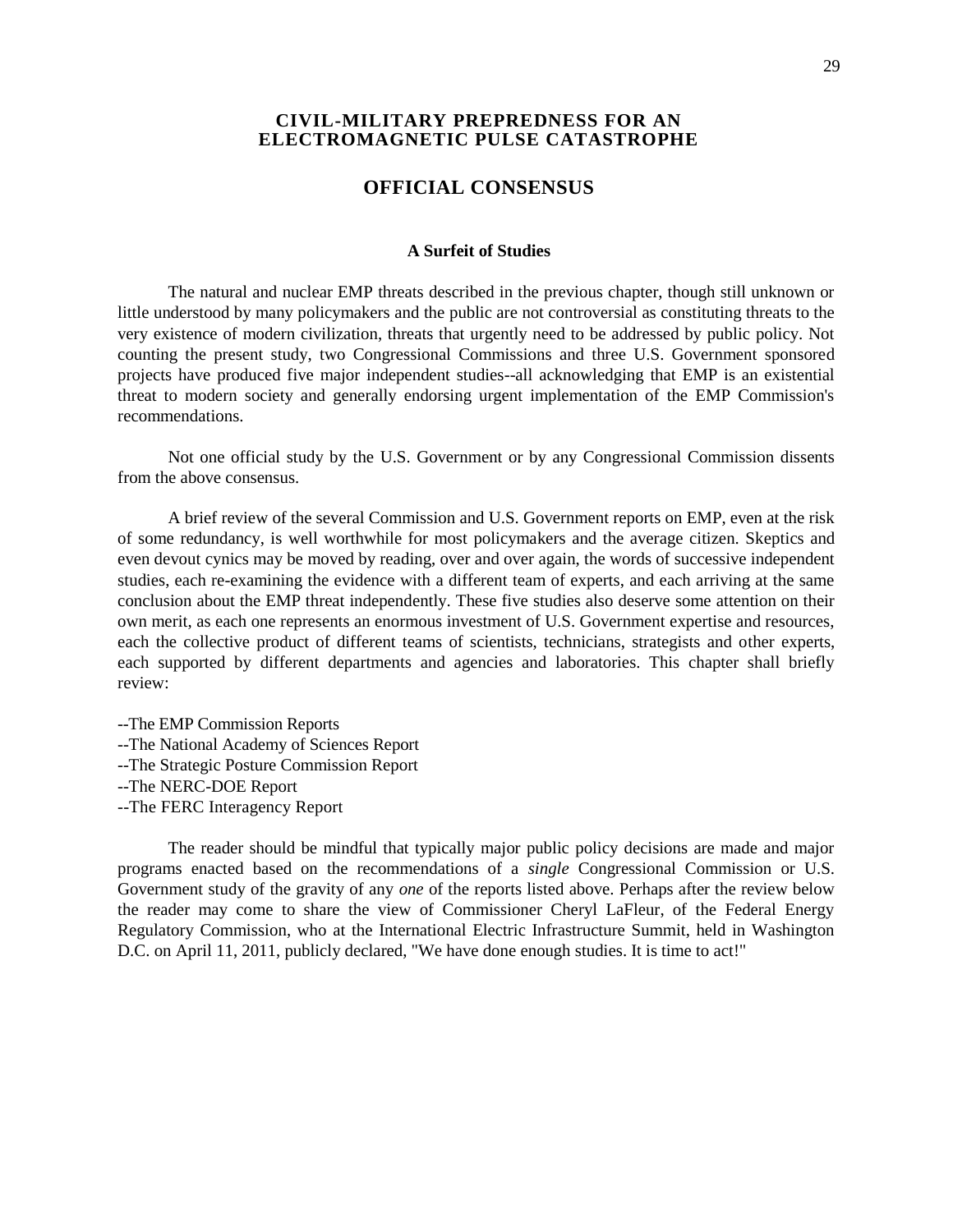#### **The EMP Commission Reports**

In 2001 the Congress established the Commission to Assess the Threat to the United States from Electromagnetic Pulse (EMP) Attack. The EMP Commission Chairman was Dr. William R. Graham. Graham served as Science Advisor to President Reagan, Administrator of NASA, and is one of the scientists who first discovered the EMP effect during the STARFISH PRIME nuclear test in 1962. Dr. Graham is widely regarded as one of America's best scientific minds and the Free World's foremost expert on EMP. Other EMP Commissioners were equally distinguished, like Dr. John Foster, who designed many of the U.S. nuclear warheads currently operational, and Dr. Lowell Wood, the successor to H-Bomb inventor Dr. Edward Teller at Lawrence Livermore National Laboratory. The EMP Commission was empowered by Congress to command all the scientific, technical, intelligence and strategic expertise at all the departments, agencies, and national laboratories of the U.S. Government.<sup>54</sup>

For eight years, 2001-2008, the EMP Commission analyzed the threat and developed a plan to protect U.S. military forces and civilian critical infrastructures, producing numerous classified and unclassified reports and staff papers. The EMP Commission delivered two major unclassified reports to Congress one in 2004 and the other in 2008. The 2004 *Executive Report*  summarizes the EMP Commission's views on the EMP threat and how to protect U.S. military forces and civilian critical infrastructures generally. The 2008 EMP Commission report, *Critical National Infrastructures,* provides a much more detailed treatment of the EMP threat to critical infrastructures and how to protect them.<sup>55</sup>

The *Executive Report* offers an "Abstract" briefly summarizing the EMP Commission's findings that virtually any determined adversary can achieve an EMP attack capability against the U.S., that EMP is in a small category of existential threats to our civilization, that U.S. vulnerability to EMP is "increasing daily" but, "Correction is...well within the Nation's means and resources to accomplish." The *Executive Report:*

*Several potential adversaries have or can acquire the capability to attack the United States with a high-altitude nuclear weapon-generated electromagnetic pulse (EMP). A determined adversary can achieve an EMP attack capability without having a high level of sophistication.*

*EMP is one of a small number of threats that can hold our society at risk of catastrophic consequences. EMP will cover the wide geographic region within line of sight to the nuclear weapon. It has the capability to produce significant damage to critical infrastructures and thus to the very fabric of U.S. society, as well as to the ability of the United States and Western nations to project influence and military power.*

<sup>54</sup> EMP Commission, *Report of the Commission to Assess the Threat to the United States from Electromagnetic Pulse (EMP) Attack,* Volume I: Executive Report (Washington, D.C.: 2004), pp.B-1-B-3. <sup>55</sup> Ibid; EMP Commission, *Report of the Commission to Assess the Threat to the United States from Electromagnetic Pulse (EMP) Attack: Critical National Infrastructures* (Washington, D.C.: 2008).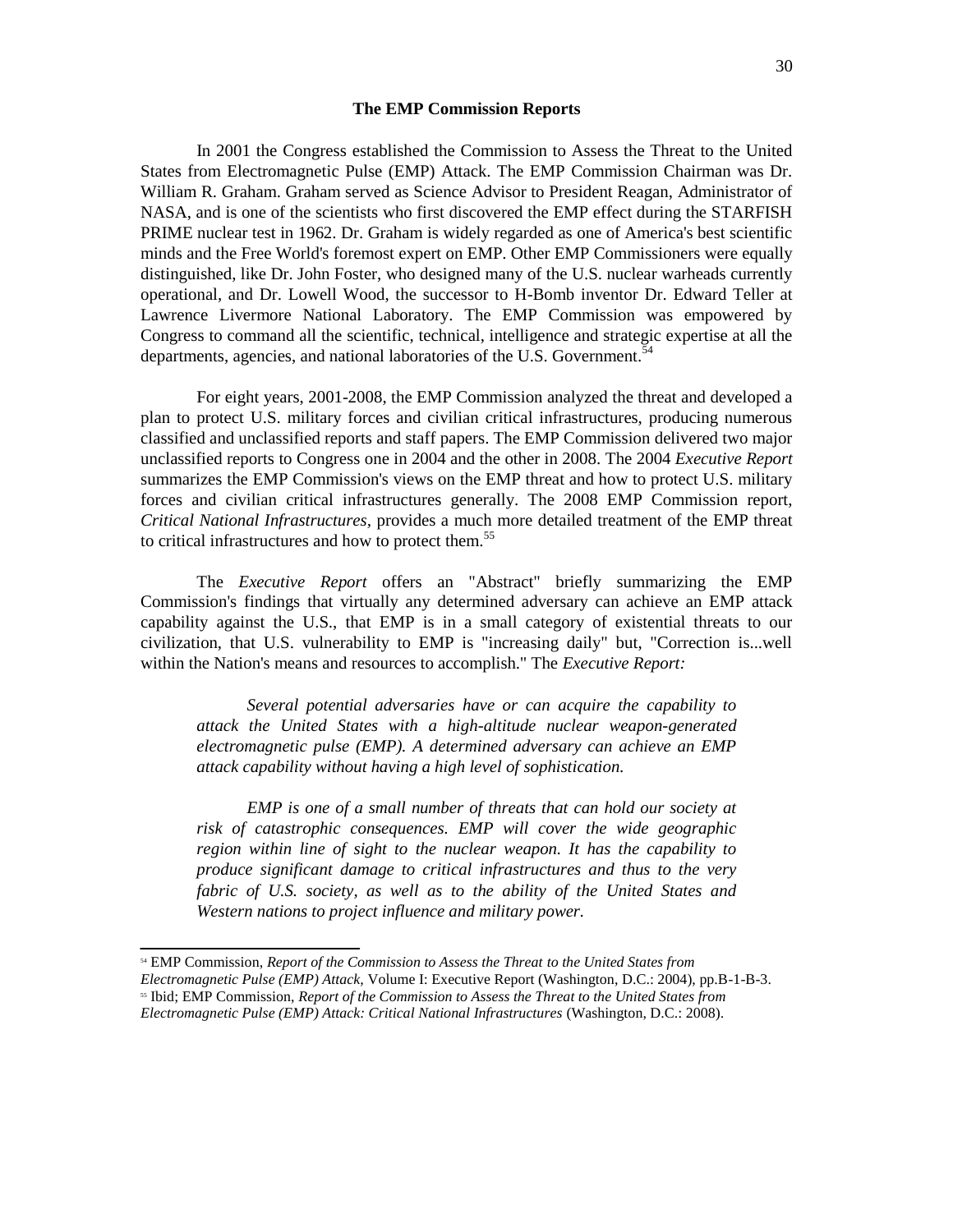*The common element that can produce such an impact from EMP is primarily electronics, so pervasive in all aspects of our society and military, coupled through critical infrastructures. Our vulnerability is increasing daily as our use of and dependence on electronics continues to grow. The impact of EMP is asymmetric in relation to potential protagonists who are not as dependent on modern electronics.*

*The current vulnerability of our critical infrastructures can both invite and reward attack if not corrected. Correction is feasible and well within the Nation's means and resources to accomplish.<sup>5</sup>*



The July 1962 high altitude nuclear test where the U.S. first discovered the EMP phenomenon, aurora effects resulting from the nuclear burst as viewed from Honolulu 900 miles distant. (Source: EMP Commission, *Executive Report,* p. 5.)

<sup>56</sup> Ibid Executive Report, p. v.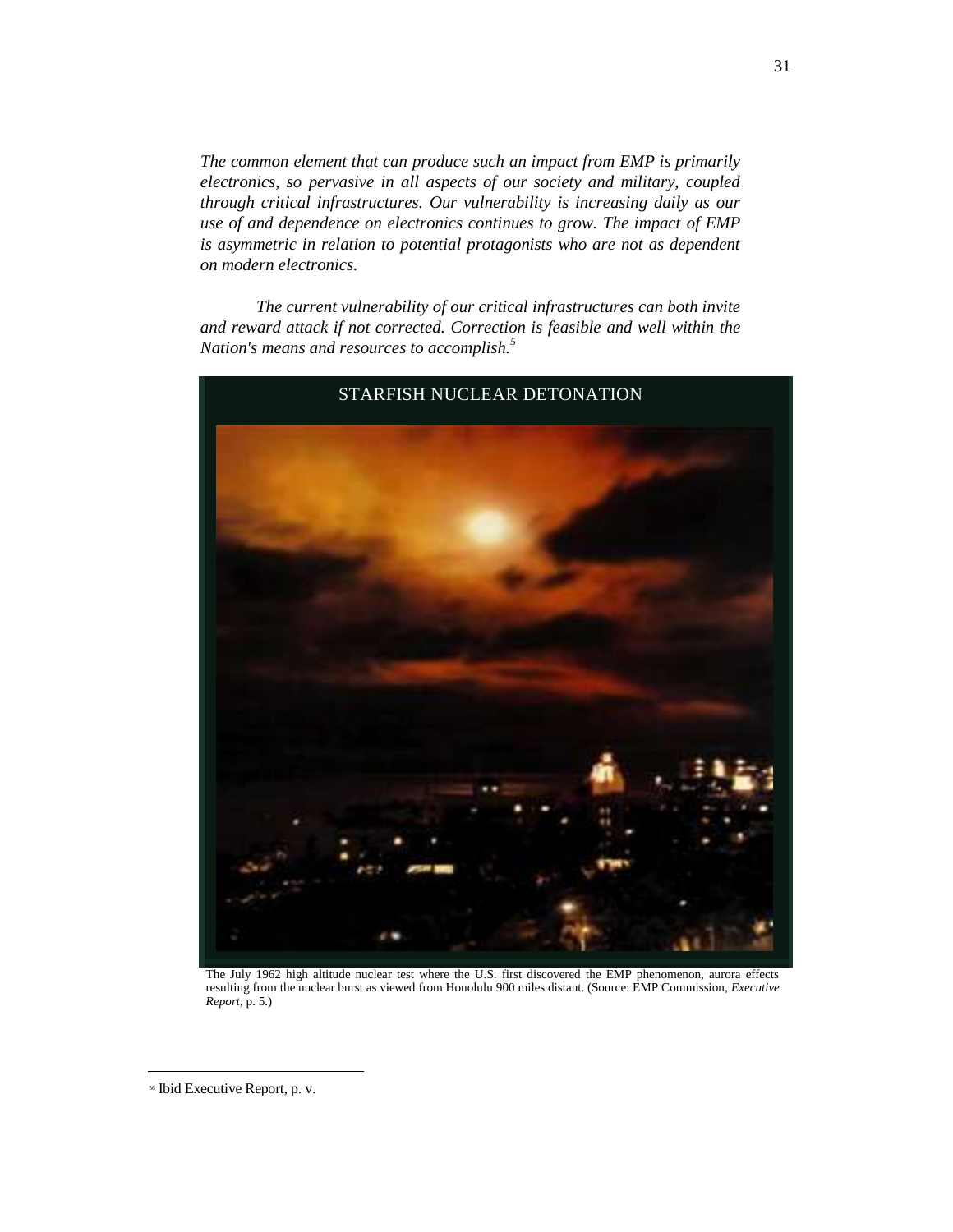## INTERDEPENDENCY OF THE CRITICAL 32 NATIONAL INFRASTRUCTURES



The critical infrastructures rely on each other for their operations. Electric power is the "keystone" among critical infrastructures, most essential for all their operations, and indispensable to their recovery from an EMP event. (Source: EMP Commission, *Executive Report,* p. 9.)

The EMP Commission's *Executive Report* warns that an EMP event could inflict an unprecedented catastrophe threatening the "overall viability of our Nation" and have "irreversible effects on the country's ability to support its population." The *Executive Report:*

*Depending on the specific characteristics of the attacks, unprecedented cascading failures of our major infrastructures could result. In that event, a regional or national recovery would be long and difficult and would seriously degrade the safety and overall viability of our Nation. The primary avenues for catastrophic damage to the Nation are through our electric power infrastructure and thence into our telecommunications, energy, and other infrastructures. These, in turn, can seriously impact other important aspects of our Nation's life, including the financial system; means of getting food, water, and medical care to the citizenry; trade; and production of goods and services. The recovery of any one of the key national infrastructures is dependent on the recovery of others. The longer the outage, the more problematic and uncertain the recovery will be. It is possible for the functional outages to become mutually reinforcing until at some point the degradation of infrastructure could have irreversible effects on the country's ability to support its population.<sup>57</sup>*

 $\overline{5}$  Ibid, pp. 1-2.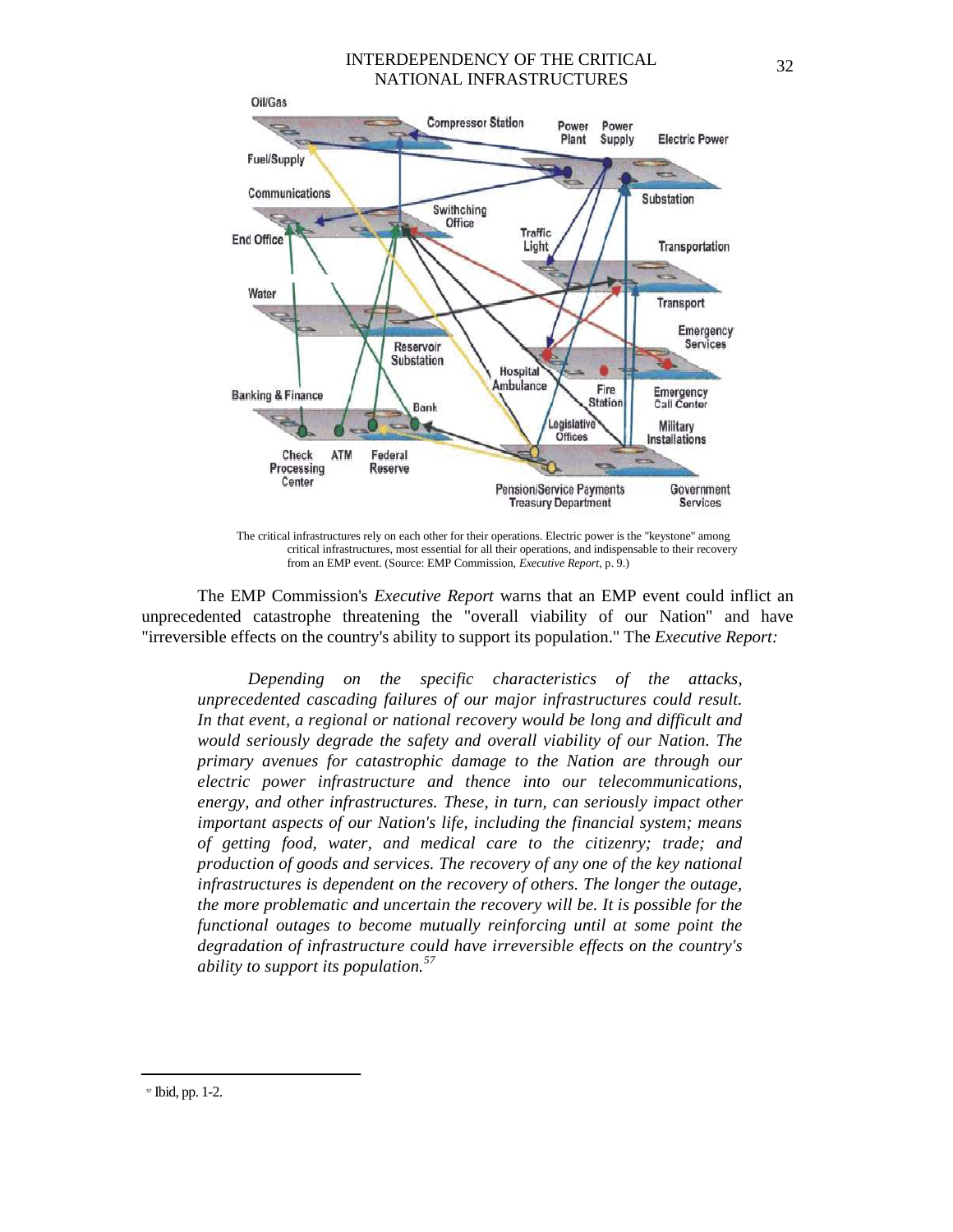The EMP Commission 2008 report, *Critical National Infrastructures,* uses even more assertive language that an EMP event will likely cause massive loss of life. "Should significant parts of the electrical power infrastructure be lost for any substantial period of time, the Commission believes that the consequences are likely to be catastrophic, and many people may ultimately die for lack of the basic elements necessary to sustain life in dense urban and suburban communities," according to the 2008 report, "In fact, the Commission is deeply concerned that such impacts are likely in the event of an EMP attack..."<sup>58</sup>

The EMP Commission *Executive Report* warns that unsophisticated actors, terrorists or rogue states, could inflict an EMP catastrophe on the United States:

*Another key difference from the past is that the U.S. has developed more than most other nations as a modern society heavily dependent on electronics, telecommunications, energy, information networks, and a rich set of financial and transportation systems that leverage modern technology. This asymmetry is a source of substantial economic, industrial, and societal advantages, but it creates vulnerabilities and critical interdependencies that are potentially disastrous to the United States. Therefore, terrorists or state actors that possess relatively unsophisticated missiles armed with nuclear weapons may well calculate that, instead of destroying a city or military base, they may obtain the greatest political-military utility from one or a few such weapons by using them--or threatening their use--in an EMP attack. The current vulnerability of U.S. critical infrastructures can both invite and reward attack if not corrected...<sup>59</sup>*



<sup>58</sup> EMP Commission, op. cit. Critical National Infrastructures, p. vii

<sup>59</sup> Ibid, pp. 2-3.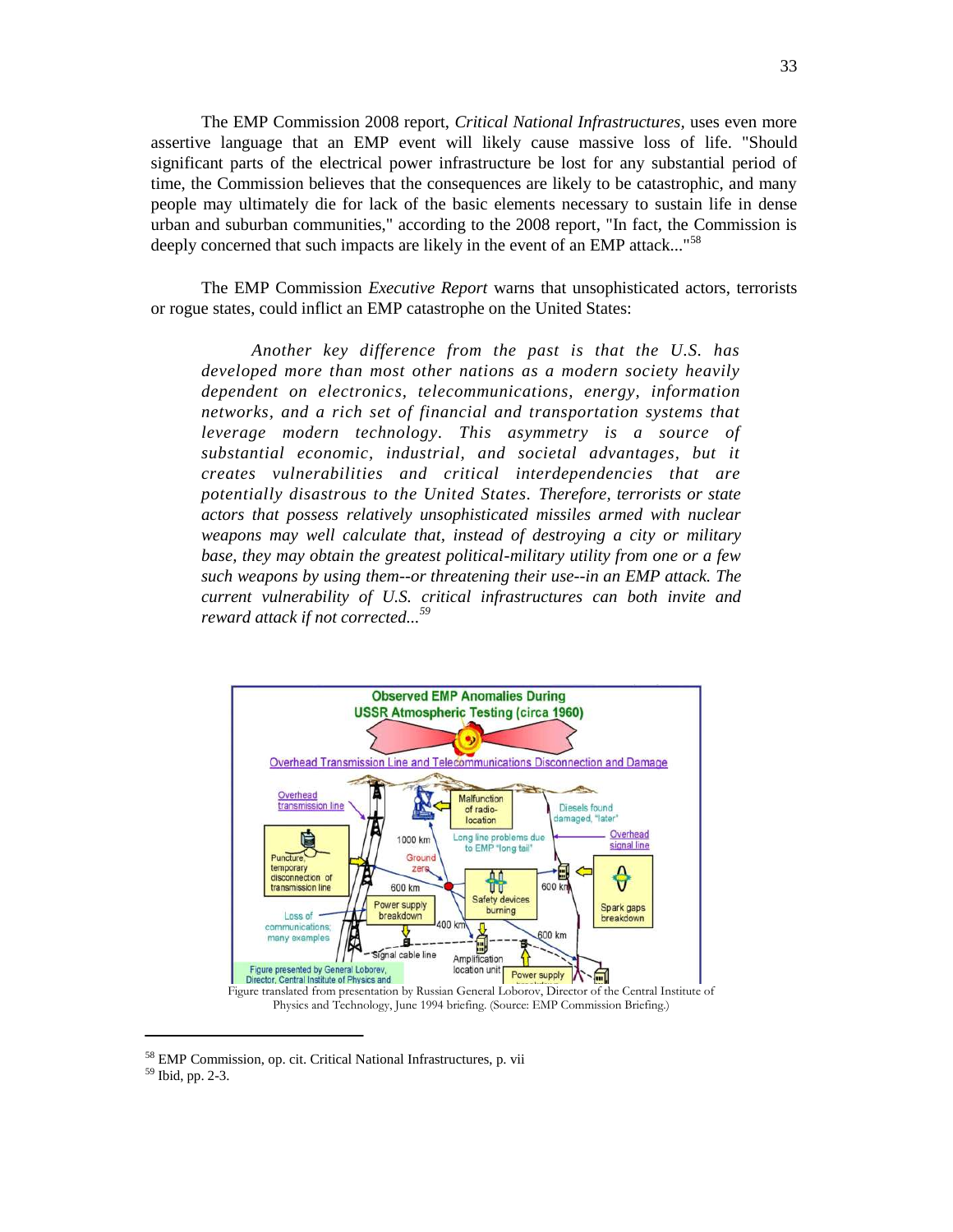

Cost-effective technology and techniques for protecting against EMP have been known to the Department of Defense for decades. According to the EMP Commission, protecting the civilian critical infrastructures "is feasible and well within the Nation's means to accomplish." (Source: EMP Commission Briefing.)

The EMP Commission's *Executive Report* also warns that Mother Nature can pose an EMP threat to the United States by means of a geomagnetic storm:

*Geomagnetic storms, a natural phenomenon driven by the solar wind, may, by a different physical mechanism, produce ground-induced currents (GIC) that can affect the electrical system in a manner similar to the E3 component of EMP. Disruptions caused by geomagnetic storms, such as the collapse of Quebec Hydro grid during the geomagnetic storm of 1989, have occurred many times in the past.6°*

Unfortunately, although the EMP Commission briefed Congress on the threat from a great geomagnetic storm in 2004, premature termination of the Commission prevented its staff papers, including those on great geomagnetic storms, from being published. Four years later, in 2008, an independent study by the National Academy of Sciences reviewed and built upon the EMP Commission's work, to cast a public spotlight on the natural EMP threat from a great geomagnetic storm.

#### **The National Academy of Sciences Report**

In 2008, the National Academy of Sciences published its report on the natural EMP threat from a great geomagnetic storm, titled *Severe Space Weather Events-- Understanding Societal and Economic Impacts.* The NAS report focused on the natural EMP threat from a great geomagnetic storm, a new phenomenon to the scientific community discovered by the EMP Commission's previous work, and did not treat nuclear EMP.

**=**

34

<sup>6°</sup> Ibid, **pp.** 17-18.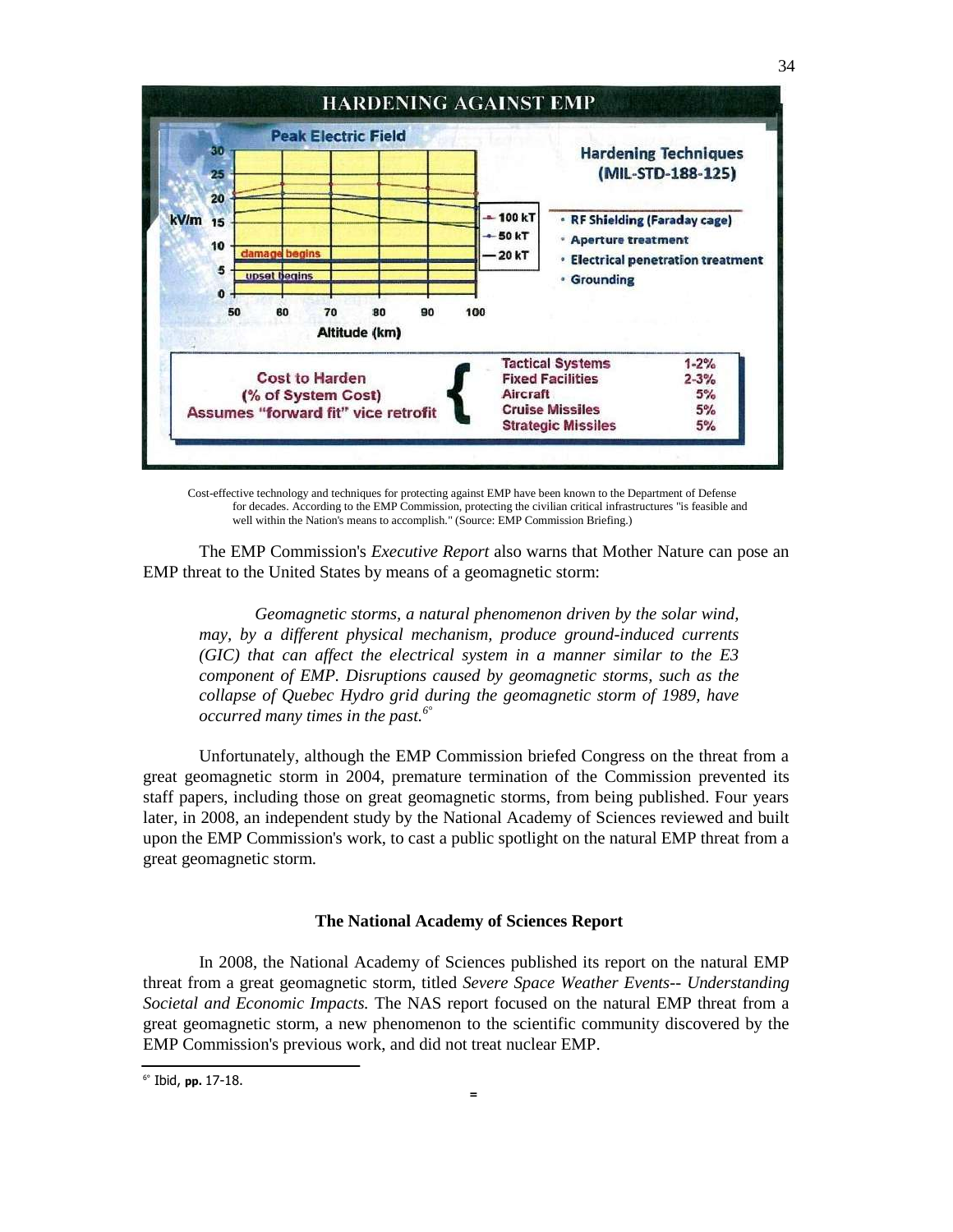The NAS report was the collective product of a project, sponsored by the NAS Space Studies Board and the NAS Division on Engineering and Physical Sciences, which reviewed the EMP Commission's earlier work and performed their own independent assessment.<sup>61</sup>

*Severe Space Weather Events* concludes that geomagnetic storms can threaten the technologies, like power grids, communications, pipelines, and satellites, upon which modern societies depend:

*Modern society depends heavily on a variety of technologies that are susceptible to the extremes of space weather--severe disturbances of the upper atmosphere and of the near-Earth space environment that are driven by the magnetic activity of the Sun. Strong auroral currents can disrupt and damage modern electric power grids and may contribute to the corrosion of oil and gas pipelines. Magnetic storm-driven ionospheric density disturbances interfere with high frequency (HF) radio communications and navigation signals from Global Positioning System (GPS) satellites, while polar cap absorption (PCA) events can degrade-and, during severe events, completely black out--HF communications along transpolar aviation routes...Exposure of spacecraft to energetic particles...and radiation belt enhancements can cause temporary operational anomalies, damage critical electronics, degrade solar arrays, and blind optical systems...<sup>62</sup>*

The NAS report, focusing on the natural EMP threat, raised the same questions as the EMP Commission; about whether the ever increasing vulnerability of technology has placed at risk our economy and society:

*Have recent technological developments made our critical technologies more or less vulnerable? How well do we understand the broader societal and economic impacts of extreme space weather events? Are our institutions prepared to cope with the effects of a "space weather Katrina," a rare but according to the historical record, not inconceivable eventuality?<sup>63</sup>*

*Severe Space Weather Events* concludes, as did the EMP Commission, that a great geomagnetic storm could collapse critical infrastructures across the entire United States, causing the failure of and likely "disruption of transportation, communication, banking, and finance systems, and government services; the breakdown of the distribution of potable water..." A great geomagnetic storm could damage, not just the United States, but the international community:

<sup>61</sup> National Academy of Sciences, *Severe Space Weather Events—Understanding Societal and Economic Impacts* (Washington, D.C.: National Academies Press, 2008).

 $62$  Ibid, p. I.

<sup>63</sup> Ibid.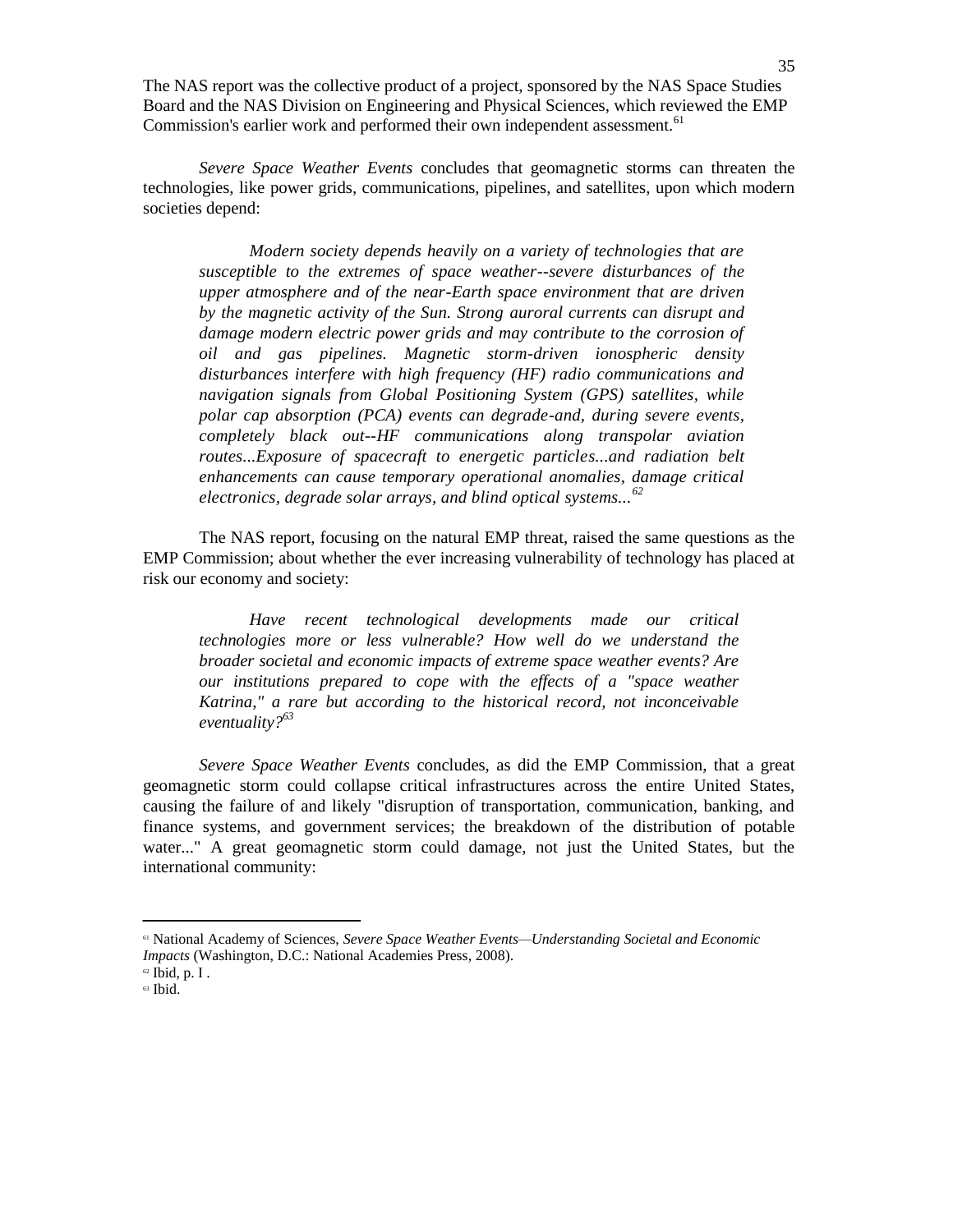*Because of the interconnectedness of critical infrastructures in modern society, the impact of severe space weather events can go beyond disruption of existing technical systems and lead to short-term as well as long-term collateral socioeconomic disruption. Electric power is modern society's cornerstone technology, the technology on which virtually all other infrastructures and services depend. Although the probability of a wide-area electric power blackout resulting from an extreme space weather event is*  low, the consequences of such event could be very high, as effects would *cascade through other dependent systems. Collateral effects of a longer-term outage would likely include, for example, disruption of the transportation, communication, banking, and finance systems, and government services; the breakdown of the distribution of potable water owing to pump failure; and the loss of perishable foods and medications because of lack of refrigeration. The resulting loss of services for a significant period of time in even one region of the country could affect the entire nation and have international impacts as well."*

The National Academy of Sciences report warns that a great geomagnetic storm is a rare, but real, threat to the United States and the world:

*Our knowledge and understanding of the vulnerabilities of modern technological infrastructure to severe space weather and the measures developed to mitigate those vulnerabilities are based largely on experience and knowledge gained during the past 20 or 30 years, during such episodes of severe space weather as the geomagnetic super storms of March 1989 and October-November 2003. As severe as some of these recent events have been, the historical record reveals that space weather of even greater severity has occurred in the past--e.g., the Carrington event of 1859 and the great geomagnetic storm of 1921--and suggests that such extreme events, though*  rare, are likely to occur again sometime in the future. While the *socioeconomic impact of a future Carrington event are difficult to predict, it is not unreasonable to assume that an event of such magnitude would lead to much deeper and more widespread socioeconomic disruptions than occurred in 1859, when modern electricity-based technology was still in its infancy.*

*A more quantitative estimate of the potential impact of an unusually large space weather event has been obtained by examining the effects of a storm of the magnitude of the May 1921 super storm on today's electric power infrastructure. Despite the lessons learned since 1989 and their successful application during the October-November 2003 storms, the nation's electric power grids remain vulnerable to disruption and damage by severe space weather and have become even more so, in terms of both widespread blackouts and permanent equipment damage requiring long restoration times.<sup>65</sup>*

 $64$  Ibid, pp. 2-3.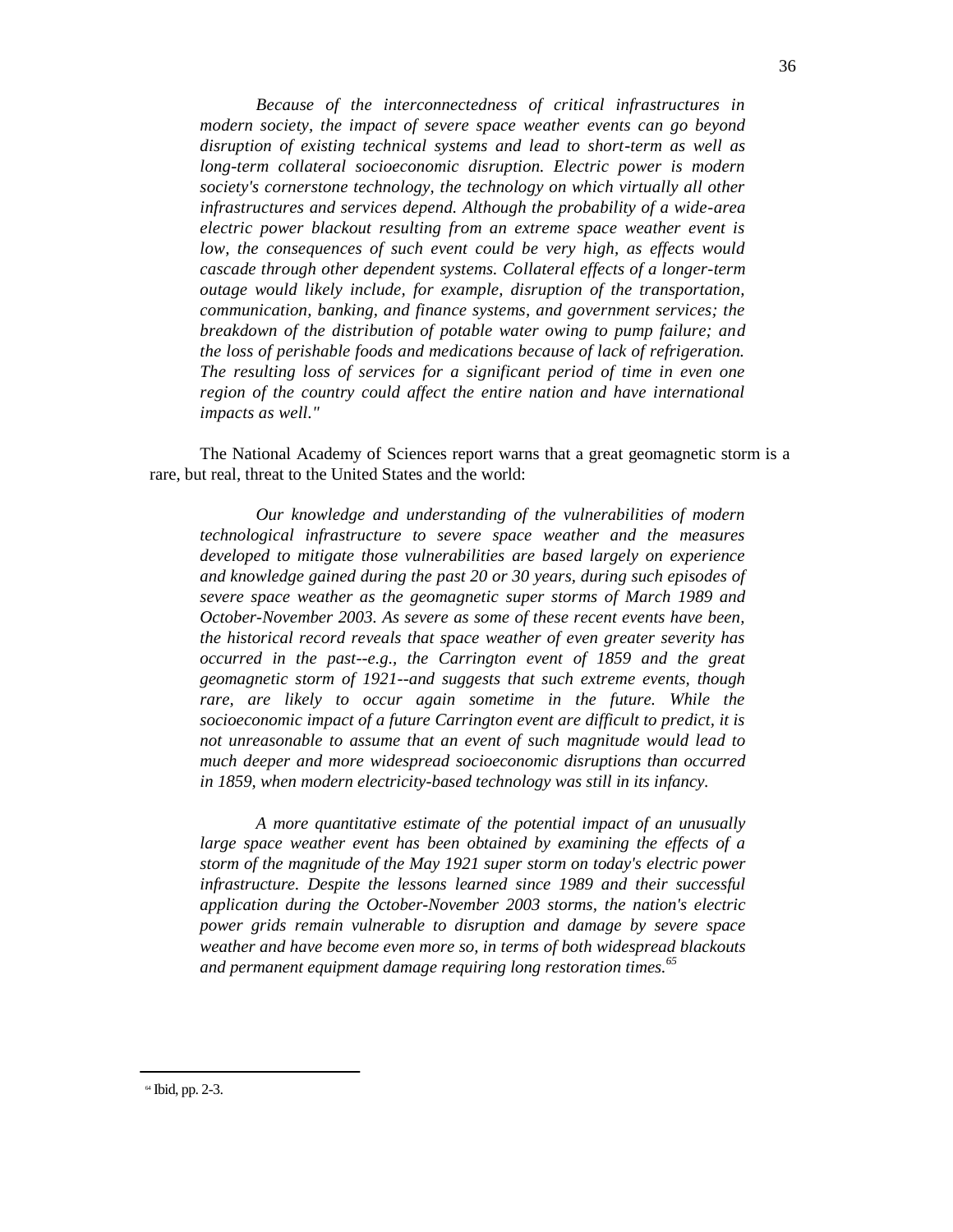The National Academy of Sciences *Severe Space Weather Events* warns that a great geomagnetic storm LIKE 1921 could TODAY inflict on the United States catastrophic damage, "an estimate of \$1 trillion to \$2 trillion during the first year alone...for the societal and economic costs...with recovery times of 4 to 10 years."<sup>66</sup> The 1859 Carrington Event is estimated to have been ten times more powerful than the 1921 geomagnetic storm.

## **The Strategic Posture Commission Report**

In 2009, the Congressional Commission on the Strategic Posture of the United States issued its final report, *America's Strategic Posture,* which included the Commission's consensus view on the nuclear EMP threat. Congress established the blue ribbon Strategic Posture Commission in an effort to achieve a bipartisan consensus on a broad range of strategic issues, including the future role of nuclear weapons in U.S. national security policy, the condition of the U.S. nuclear weapons stockpile and industrial complex, and future challenges to the U.S. nuclear deterrent. Strategic Posture Commissioners and staff comprised America's strategic, foreign policy, and scientific elite, many of them historic figures. Dr. William J. Perry, Chairman of the Commission, served as Secretary of Defense under the Clinton administration. Dr. James R. Schlesinger, the Commission Vice Chairman, served as Secretary of Defense and Director of the Central Intelligence Agency. Other Commissioners included former astronaut and Senator John Glenn, former CIA Director James Woolsey, presidential advisor Dr. Fred Ikle, and Dr. Keith Payne, the architect of President George W. Bush's nuclear and arms control policy.<sup>67</sup>

Significantly, although the Strategic Posture Commission was not specifically tasked by Congress to examine EMP--nonetheless, the Commission independently examined the nuclear EMP threat, and offered its consensus view. *America's Strategic Posture* notes that Strategic Posture Commissioners differed only over whether the nuclear EMP threat is imminent, a threat here now, or whether it is an emerging threat that will confront the nation in the near future. All Commissioners agreed terrorists and rogue states can, sooner or later, pose a nuclear EMP threat to the United States--with catastrophic consequences for the nation. *America's Strategic Posture:*

*Lastly, the United States should take steps to reduce the vulnerability of the nation and the military to attacks with weapons designed to produce electromagnetic pulse (EMP) effects. We make this*

 $65$  Ibid, p. 3.

<sup>66</sup> Ibid, p. 4.

<sup>67</sup> Strategic Posture Commission, *America's Strategic Posture: The Final Report of the Congressional Commission on the Strategic Posture of the United States* (Washington, D.C.: United States Institute of Peace Press, 2009), pp. 141-156.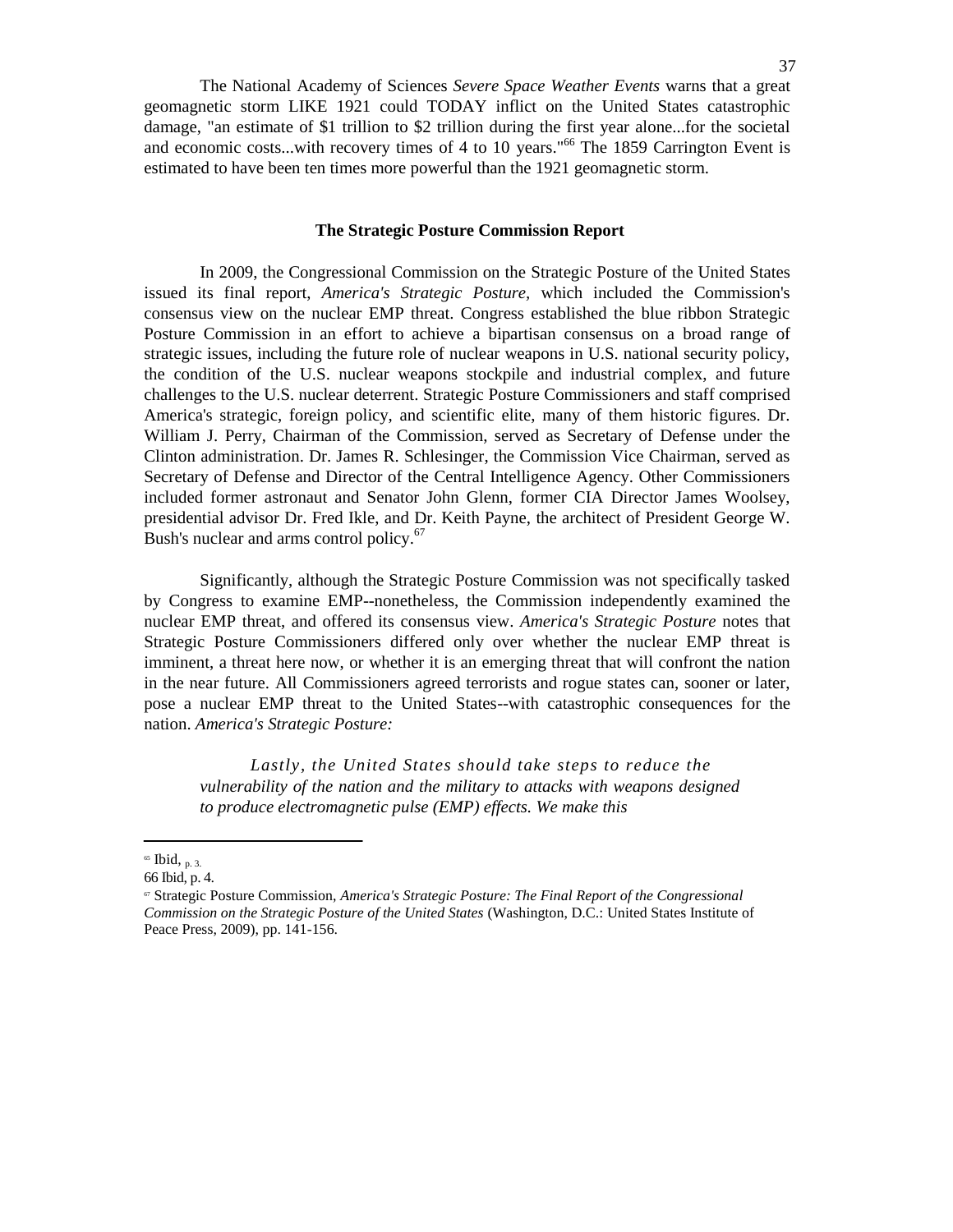*recommendation although the Commission is divided over how imminent a threat this is. Some commissioners believe it to be a high priority threat, given foreign activities and terrorist intentions. Others see it as a serious potential threat, given the high level of vulnerability. Those vulnerabilities are of many kinds. U.S. power projection forces might be subjected to an EMP attack by an enemy calculating-- mistakenly--that such an attack would not involve risks of U.S. nuclear retaliation. The homeland might be attacked by terrorists or even state actors with an eye to crippling the U.S. economy and American society. From a technical perspective, it is possible that such attacks could have catastrophic consequences. For example, successful attacks could shut down the electrical system, disable the internet and computers and the economic activity on which they depend, incapacitate transportation systems (and thus the delivery of food and other goods), etc.<sup>68</sup>*

The consensus of the Strategic Posture Commission was the urgent implementation of the recommendations of the EMP Commission to protect U.S. critical infrastructures from a nuclear EMP attack:

*Prior commissions have investigated U.S. vulnerabilities and found little activity underway to address them. Some limited defensive measures have been ordered by the Department of Defense to give some protection to important operational communications. But EMP vulnerabilities have not yet been addressed effectively by the Department of Homeland Security. The EMP Commission has recommended numerous measures that would mitigate the damage that might be wrought by an EMP attack. The Stimulus Bill of February 9, 2009, allocates \$11 billion to DOE for "smart grid activities, including to modernize the electric grid." Unless such improvements in the electric grid are focused in part on reducing EMP vulnerabilities, vulnerability might well increase.<sup>69</sup>*

So alarmed was the Strategic Posture Commission by the nuclear EMP threat that representatives from the Commission, Vice Chairman Schlesinger and Commissioner Iklé, met personally with the Deputy Secretary of the Department of Energy, Dr. Dan Poneman, to urge that DOE undertake steps to protect the national electric grid. Deputy Secretary Poneman shared the Commissioners concerns, himself having served as staff on the Strategic Posture Commission, and recently been appointed to the number two post at DOE.<sup>7°</sup>

However, Deputy Secretary Poneman, despite being one of the highest ranking officials in the nation empowered to oversee the national electric grid, and despite his strong personal commitment, nonetheless was limited in legal authorities and resources to tackle a problem that was much larger than DOE, and encompassed other agencies, the

<sup>68</sup> Ibid, pp. 90-91.

 $\degree$  Ibid, p. 91.

 $7^\circ$  The Principal Investigator of this study was personally present at the meetings.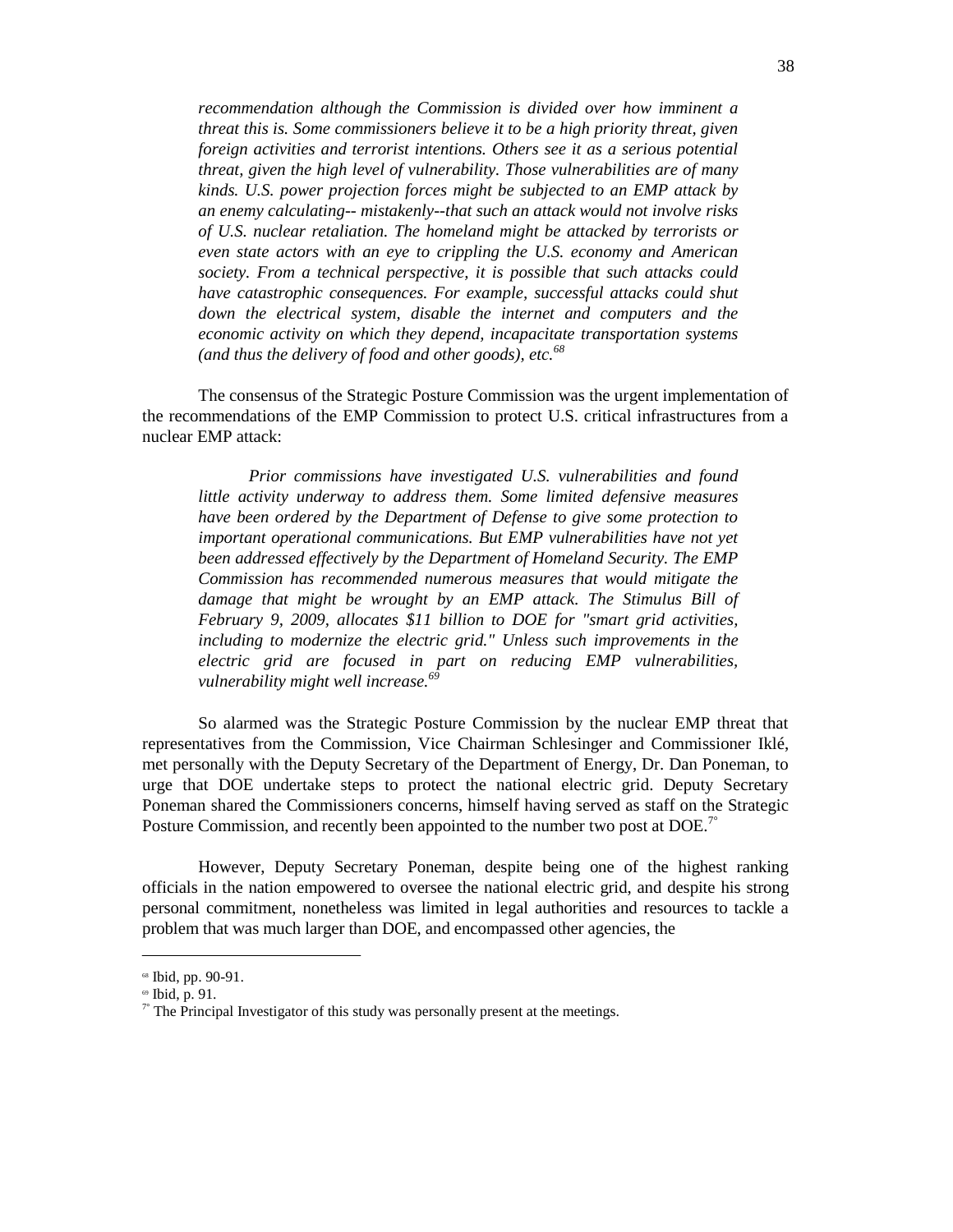Congress, and Industry. Poneman did what he could, launching initiatives at DOE to examine various technical options for protecting the grid from EMP, and encouraging the electric power industry to independently examine the EMP threat.

One result of Deputy Secretary Poneman's initiatives is the NERC-DOE report of 2010.

### **The NERC-DOE Report**

In June 2010, the North American Electric Reliability Corporation (NERC) and the U.S. Department of Energy released their joint report *High-Impact, Low-Frequency Event Risk to the North American Bulk Power System.* The NERC-DOE report was the result of a joint project by the electric power industry, represented by NERC--a private sector corporation for the collective electric utilities of North America--and government, represented in the project by DOE. The report also included the Department of Defense, the Department of Homeland Security and other agencies. 110 experts from industry and government participated in the project, the NERC-DOE *High-Impact* report representing their collective views.<sup>71</sup>

The North American Electric Reliability Corporation is decidedly pro-industry and anti-government regulation in its orientation. Going into the NERC-DOE project, NERC was known as an organization to be among the most skeptical and resistant toward further burdening the electric power industry with additional government imposed requirements. Indeed, opposing additional government regulations is NERC's business.

Yet, much to NERC's credit, after rigorously reviewing the data, the NERC-DOE *High-Impact* report arrived at the same consensus view about the EMP threat, and the necessity to act, as did the EMP Commission, the National Academy of Sciences, and the Strategic Posture Commission.

Of the natural EMP threat from a great geomagnetic storm, the NERC-DOE *High-Impact* report warns that great geomagnetic storms are, in fact, a real threat to the entire planet: "Large geomagnetic storms can have a global reach and produce impacts to other developed power grids around the world." <sup>72</sup>

*High-Impact* acknowledges that current safeguards to protect electric grids against geomagnetic storms may be inadequate, and more work is needed to provide for their safety:

*Geomagnetic disturbances, the earthly effects of solar weather, are not a new threat to the electric sector. Recent analysis by Metatech and Storm Analysis Consultants suggests, however, that the potential extremes*

<sup>71</sup> North American Electric Reliability Corporation (NERC) and the Department of Energy (DOE), *High-Impact, Low-Frequency Event Risk to the North American Bulk Power System (June 2010), p. 2.*  $n<sup>2</sup>$  Ibid, p. 64.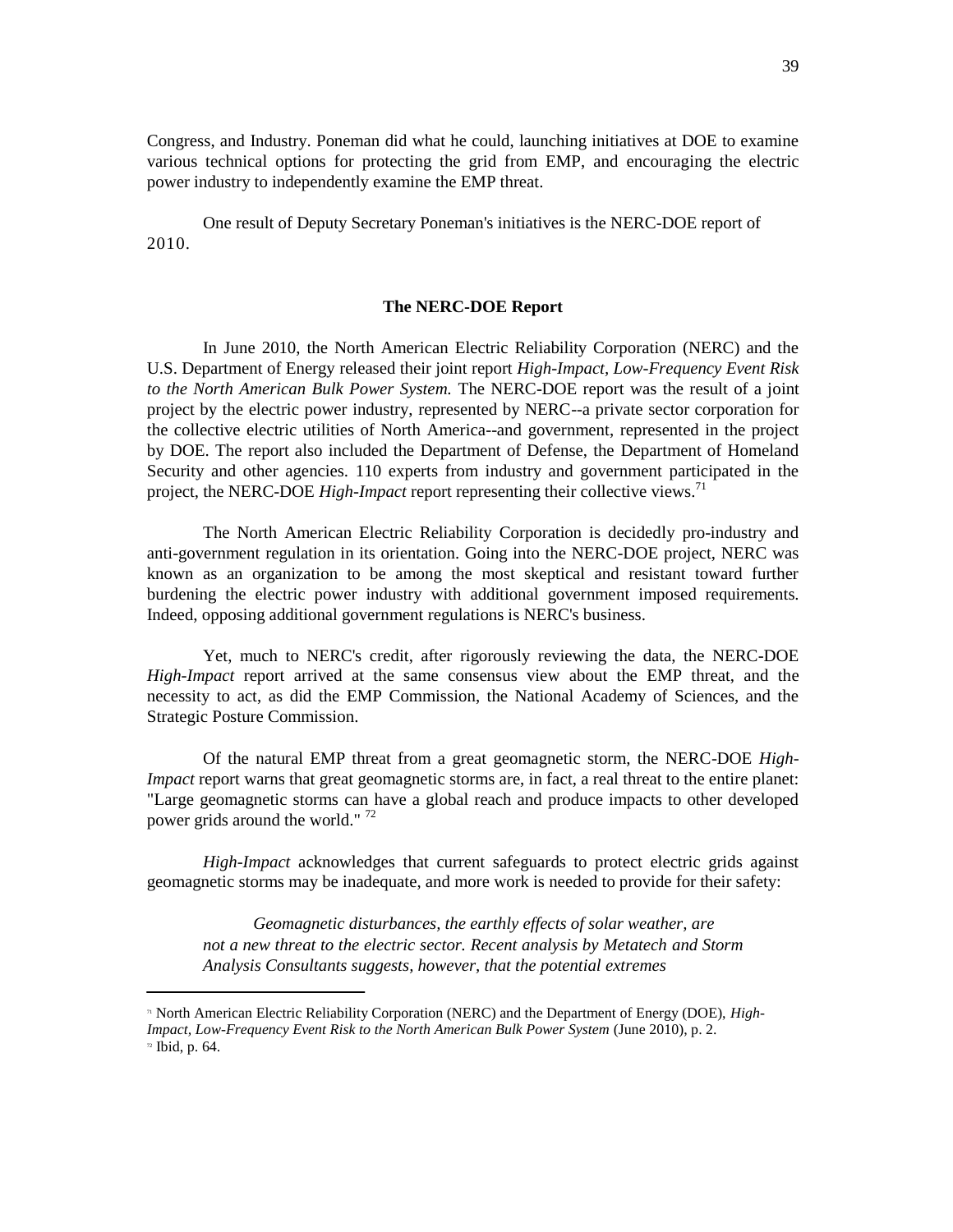*of the geomagnetic threat environment may be much greater than previously anticipated. Geomagnetically-induced currents on system infrastructure have the potential to result in widespread tripping of key transmission lines and irreversible physical damage to large transformers., The 1989 event that caused a blackout of the Hydro Quebec system provided important lessons to the sector. Since that time, the sector has adopted operational procedures to reduce the vulnerability to geomagnetic storms and has installed certain protections in areas most prone to impact as recommended by Oak Ridge National Labs in their report on the March 1989 event. More work is needed, however, to consider the potential impacts larger storms may have and develop viable, cost-effective mitigations, potentially at lower geographic latitudes than previously thought necessary.<sup>73</sup>*

The NERC-DOE report acknowledges the threat from nuclear EMP and from nonnuclear EMP weapons:

*The high-altitude detonation of a large nuclear device or other electromagnetic weapon could have devastating effects on the electric sector, interrupting system operation and potentially damaging many devices simultaneously. A coordinated attack involving intentional electromagnetic interference (IEMI) could result in more localized and targeted impacts that may also cause significant impacts to the sector.<sup>74</sup>*

Indeed, the *High-Impact* report warns that a nuclear EMP attack against the United States may be more likely now than in the past:

*While it is extremely challenging to place a probability on the occurrence of such a deliberate attack on the North American continent, military thought places the continent at greater risk for such an attack today than in the past. As the military landscape has changed from nation-state threats to a greater concern over terrorist and rogue-state threats, the risk for the use of weapons of mass destruction (such as a EMP weapon) has increased. Adversaries are more likely to resort to asymmetric means, using unconventional approaches that avoid or undermine North America's strengths and instead exploit vulnerabilities. This means that the future target of HEMP may well be the civil infrastructure of the United States as opposed to military systems, which have considered the HEMP threat for many years.<sup>75</sup>*

The NERC-DOE report warns that a natural, nuclear, or non-nuclear EMP event could so damage the national electric grid that recovery could take years, and recommends prioritizing and undertaking steps to protect the system:

<sup>73</sup> Ibid, p. 11.

<sup>74</sup> Ibid.

<sup>75</sup> Ibid, p. 77.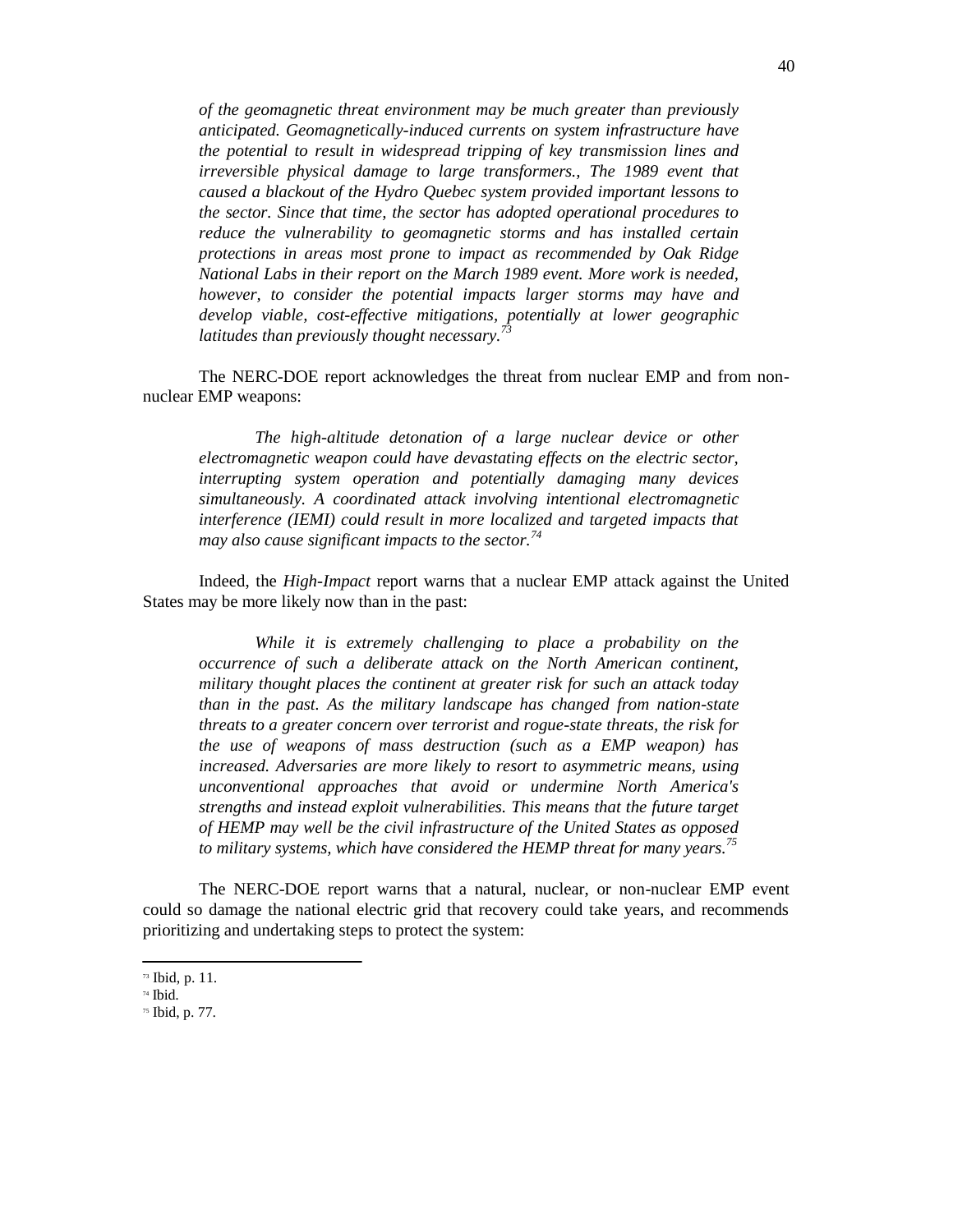*The physical damage of certain system components (e.g., extra-highvoltage transformers) on a large scale, as could be effected by any of these threats, could result in prolonged outages as procurement cycles for these components range from months to years. Many of these components are manufactured overseas, with little manufacturing capability remaining in North America. The impacts of these events on the power system are not yet fully understood across the sector and warrant further collaborative work to identify the prioritized "top ten" mitigation steps that are both cost-effective and sufficient to protect the power system from the widespread catastrophic damage that could result from any of these events.<sup>76</sup>*

### **The FERC Interagency Report**

In September 2010, the Federal Energy Regulatory Commission--an agency of the U.S. Government that oversees the electric power industry--released a major interagency report, intended to be the definitive last word on the EMP threat. The FERC team included participation by all relevant U.S. Government departments and agencies, including the Department of Homeland Security, the Department of Energy, Oak Ridge National Laboratory, and the White House Office of Science and Technology.

The FERC Interagency Report is really a series of in-depth reports, including an Executive Summary titled *Electromagnetic Pulse: Effects on the U.S. Power Grid.* Other reports in the study treat natural EMP, nuclear EMP, non-nuclear EMP, and measures for EMP protection:

*--Geomagnetic Storms and Their Impacts on the U.S. Power Grid --The Early-Time (El) High-Altitude Electromagnetic Pulse (HEMP) and Its Impact on the U.S. Power Grid --The Late-Time (E3) High-Altitude Electromagnetic Pulse (HEMP) and Its Impact on the U.S. Power Grid --Low-Frequency Protection Concepts for the Electric Power Grid --Intentional Electromagnetic Interference (IEMI) and Its Impact on the U.S. Power Grid --High-Frequency Protection Concepts for the Electric Power Grid<sup>77</sup>*

<sup>76</sup> Ibid, p. 12.

<sup>77</sup> Federal Energy Regulatory Commission (FERC) Interagency Report, *Electromagnetic Pulse: Effects on the U.S. Power Grid,* Executive Summary (2010); FERC Interagency Report by John Kappenman, *Geomagnetic Storms and Their Impacts on the U.S. Power Grid* (Meta-R-319) Metatech Corporation (January 2010); FERC Interagency Report by Edward Savage, James Gilbert and William Radasky, *The Early-Time (El) High-Altitude Electromagnetic Pulse (HEMP) and Its Impact on the U.S. Power Grid* (Meta-R-320) Metatech Corporation (January 2010); FERC Interagency Report by James Gilbert, John Kappenman, William Radasky, and Edward Savage, *The Late-Time (E3) High-Altitude Electromagnetic Pulse (HEMP) and Its Impact on the U.S. Power Grid*  (Meta-R-321) Metatech Corporation (January 2010); FERC Interagency Report by John Kappenman, *Low-Frequency Protection Concepts for the Electric*